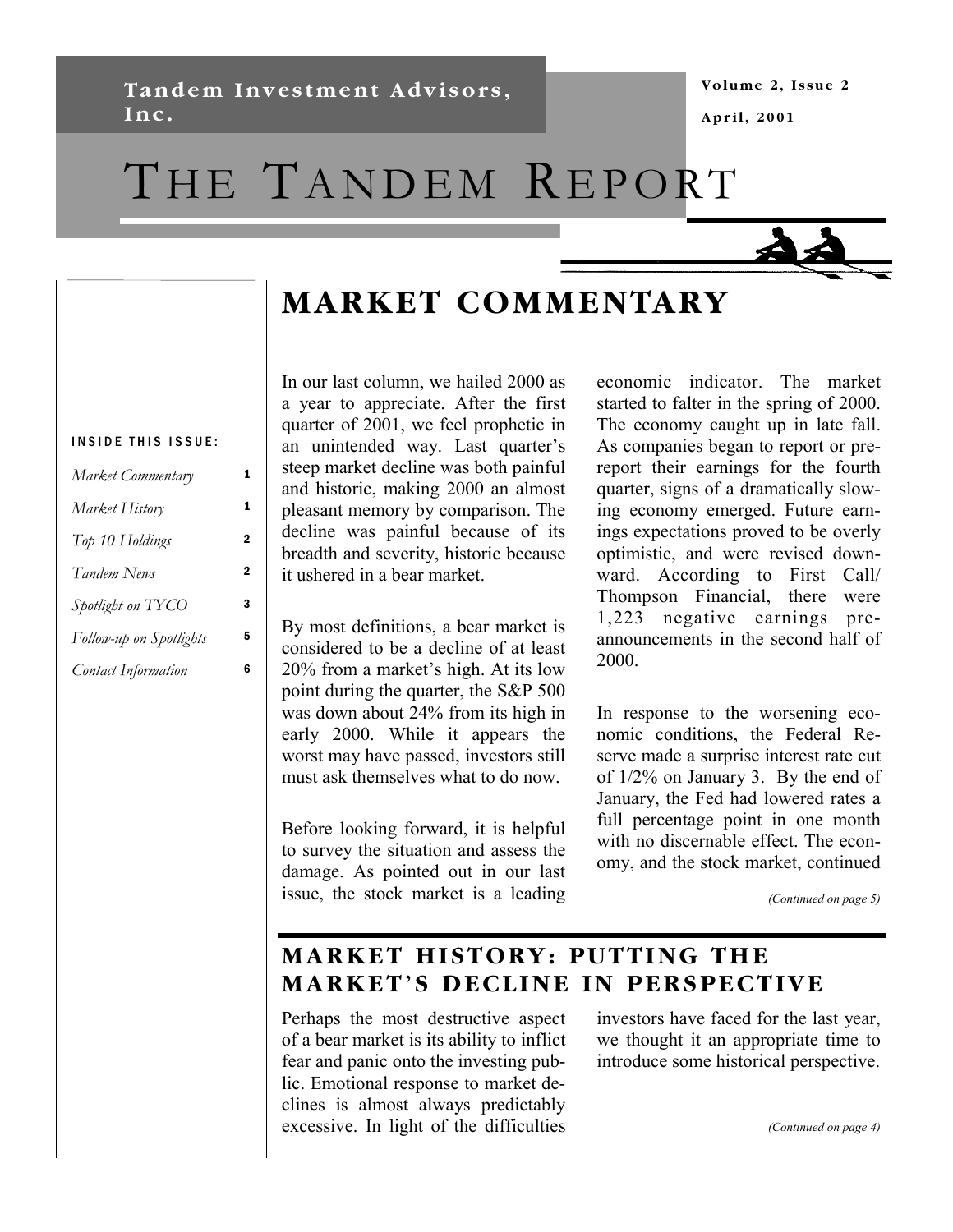## **TOP TEN HOLDINGS IN THE TANDEM GROWTH COMPOSITE**

*A S O F M ARCH 31, 2001* 

The list to the right reflects our ten largest holdings, ranked by total market value, in the accounts we manage that make up our Tandem Growth Composite. Remarkably, the declining market did little to change the order since our last report. That means that we were either in the right place, or no stock escaped the market's wrath. We suspect it was a bit of both.

The first four names remain unchanged since year-end. We took timely profits in AMGEN, causing that stock to fall from #5 to #8 on the list. Applied Materials and Microsoft returned after brief absences as a result of their strong performance during the quarter, while Home Depot debuted after a round of new buying by us. Cisco's and T. Rowe Price's fall from the list paralleled their fall from grace, while Dover disappeared as we decreased our holdings in the stock.

- 1. Merck & Co.
- 2. Pfizer, Inc.
- 3. AES Corp.
- 4. General Electric
- 5. Johnson & Johnson
- 6. Applied Materials
- 7. Microsoft Corp.
- 8. AMGEN, Inc.
- 9. Home Depot
- 10. Mellon Financial

More detailed information about the Tandem Growth Composite, its performance, and the accounts that comprise it are available upon request.

### **TANDEM NEWS**

After months of tinkering, **www.tandemadvisors. com** is finally up and running. While it remains a work in progress, our aim is to provide added benefit to our clients. At present, those using UMB Bank to custody assets under our management may securely access their accounts through our site. We hope to add links to other custodians soon. Evolution of the site will be driven by input we receive from those who visit and offer their comments. We are committed to making this a valuable tool for our clients, and actively seek your input to help us create such a tool. In conjunction with this effort we would like to collect e-mail addresses from anyone wishing to communicate that way. Our addresses can be found at the web site, or on the back page of this issue.

We are very pleased to announce a formal investment advisory relationship with Caprin Asset Management, L.L.C. of Richmond, Virginia. Caprin specializes in the active management of state specific municipal bond portfolios on a separate account basis. By taking advantage of the volatility of interest rates, Caprin's active management of fixed income portfolios has produced added value for their clients without incurring significant risk. We have known of and admired Caprin's success for many years, and feel privileged to be associated with them. This relationship is an opportunity for Tandem to offer our clients

*(Continued on page 4)* 

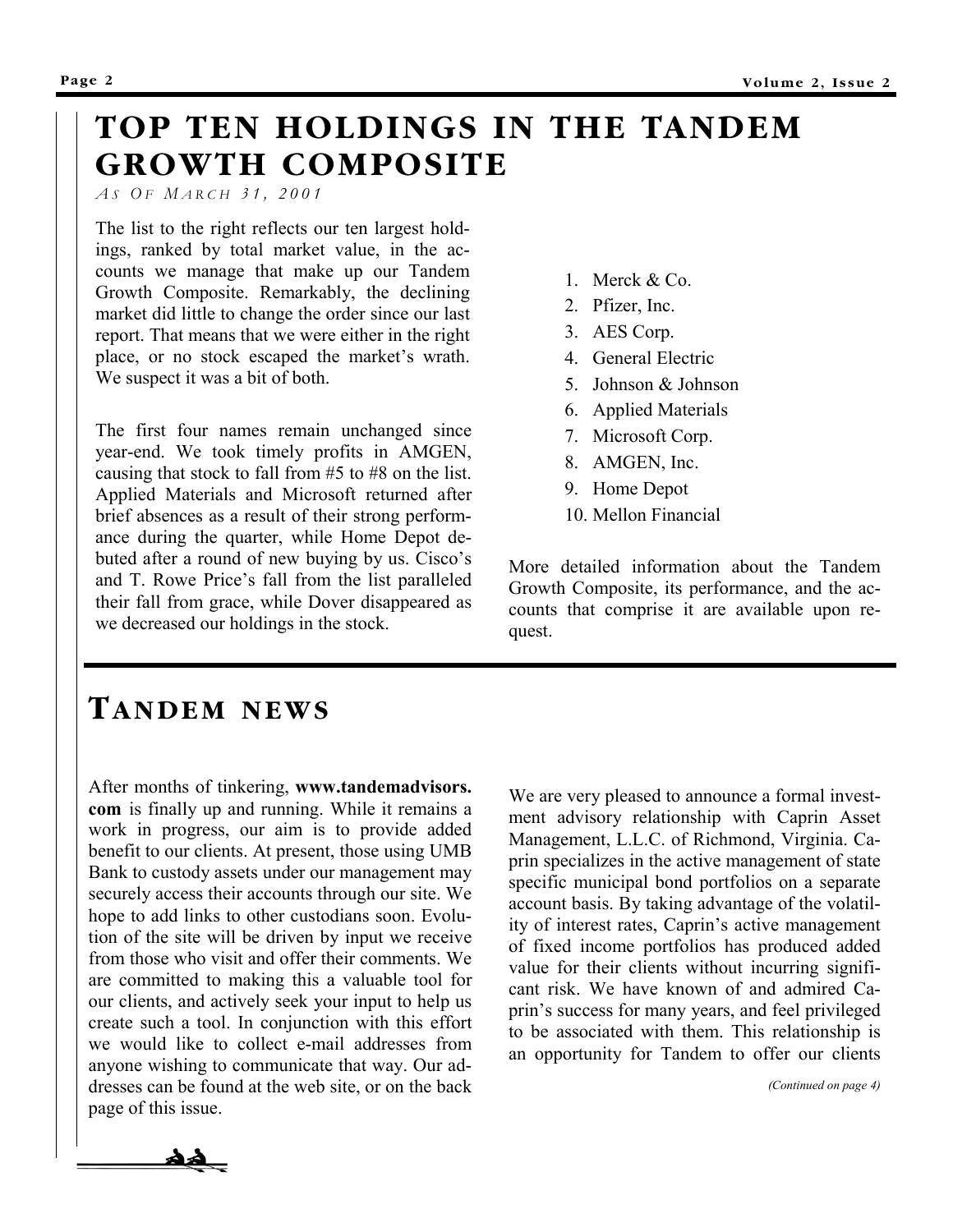### **SPOTLIGHT ON TYCO INTERNATIONAL**

#### TYCO INTERNATIONAL (NYSE:TYC) Recent Price: 50

| Dividend Yield: $0.1\%$                     |     | Earnings Yield: 6.7% |  |                       | P/E Ratio on F2002 EPS: 14.9 |
|---------------------------------------------|-----|----------------------|--|-----------------------|------------------------------|
| Earnings Per Share: F1998 F1999 F2000 F2001 |     |                      |  |                       | F2002                        |
|                                             | 101 |                      |  | 1.53 2.18 2.76E 3.36E |                              |

Ordinarily, we reserve this space to feature stocks in our Top 10 list. While Tyco has yet to find its way into that group, it nevertheless has caught our attention, and we find it intriguing enough to write about. Like General Electric, last quarter's featured stock, Tyco International is best described as a conglomerate. Controlling more than 200 businesses worldwide, the company's products and services include electronics, healthcare, security and fire protection, pipe and tubing, and undersea fiber-optic cable. It recently announced plans to expand into the financial services industry with the proposed acquisition of commercial lending company CIT.

Most impressive about Tyco is the company's record of consistent earnings growth. Earnings per share have risen without exception each year since 1992. In that span, the lowest year-to-year rate of growth was 11.5% from 1992 to 1993. The average annual rate of growth has been 31.3%, and the consensus among analysts is that future growth will average approximately 22.5% annually.

Tyco's growth has come from a combination of internal growth of existing businesses and a series of key acquisitions. While the company has generated an impressive record of internal growth, it is most noted for its acquisitiveness. No company we follow is a more active buyer, and Tyco makes no apologies for this strategy. Nor should they, in our view. Tyco has demonstrated the ability to add complimentary businesses that produce an almost immediate positive impact on earnings. The company anticipates that acquisitions will remain an integral part of its growth strategy.

In late January, the stock was trading at an alltime high of around \$63/share. After the proposed acquisition of CIT was announced in March, the stock traded as low as \$42/share. While the price has since moved up, we believe the company's valuation is reasonable. One of the many sets of historical data we analyze is a company's P/E relative to its rate of growth. Tyco's present P/E of 14.9 times 2002 earnings is half its historic growth rate. We rarely find such valuations in the market place.

Due to a certain amount of healthy skepticism on the part of investors, there is justification for the current valuation. At some point, Tyco will have to demonstrate an ability to manage all the companies it has acquired, as it will eventually become too large for acquisitions to have a meaningful impact on the company's bottom line. Further, the addition of CIT to its portfolio marks entry into a new, perhaps riskier industry. Questions remain.

That said, we admire Tyco's past performance, and believe that it is reasonable to expect similar earnings success in the future.

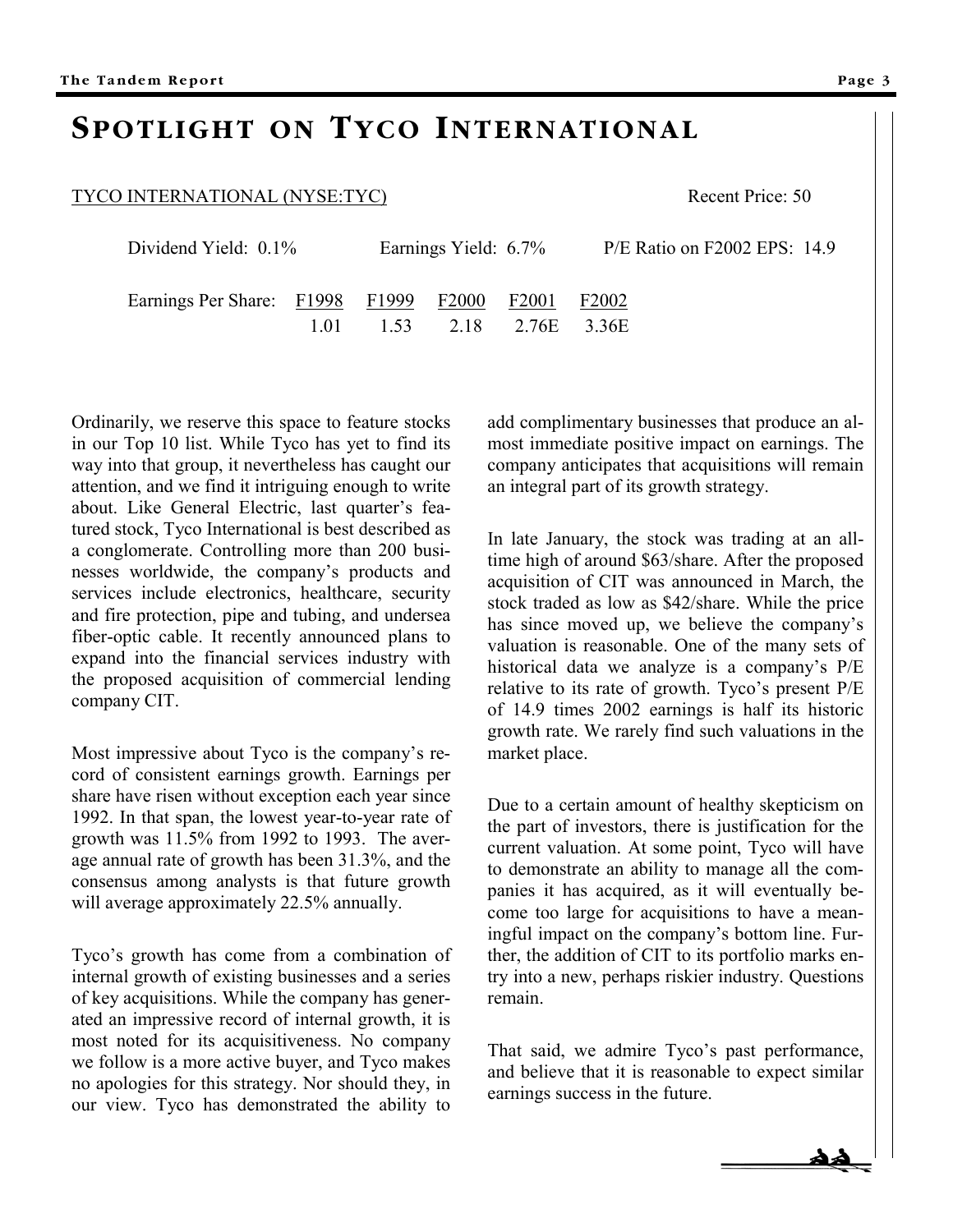#### T ANDEM NEWS

#### *(Continued from page 2)*

high quality fixed income management when appropriate, and is consistent with our long-term goal of providing value and service to our clients. Simply stated, Tandem can continue to focus on managing equity and balanced portfolios for our clients, while providing professional fixed income management to those who require it. For its part, Caprin can continue to focus on its specialty, yet offer equity management to clients as well. Expect to see some timely economic and interest rate commentary provided by Caprin in future issues.

In February, Robert Northington decided to pursue

other interests. Robert served as our Director of Marketing for just under four years, and has been a friend for far longer. We will miss him in the office, and wish him the best in his future endeavors.

In March, our Charleston office moved into just completed space on beautiful Daniel Island. It took a bit longer to have the space ready for occupancy than we had anticipated, but the result was well worth the wait. Should you find yourself in the area, drop in and say hello. The new address can be found on the back page of this issue. The phone number remains the same.

#### MARKET HISTORY

#### *(Continued from page 1)*

According to the newly published *2001 S&P 500 Directory*, there have been 13 down years for the S&P 500 since 1951. Of those 13 down years, only 2 were in succession — 1973 and 1974. That period of time was marked by President Nixon's ill-advised imposition of wage and price controls and the Arab Oil Embargo, as well as the hangover of the poor economic policies of the sixties. Today's climate would appear to be much more conducive to prosperity.

Further analysis of the stocks that compose the S&P 500 unveils some striking changes over time. We often hear of the overvaluation of stocks. While there is certainly merit to that assessment, perhaps there is some justification for higher valuations. Between 1989 and 1999, earnings for the S&P 500 grew 122.3%, while dividends grew at a much slower 47.4%. In the first quarter of 1990, the companies in the S&P paid out, on average, 52.2% of their earnings to shareholders as dividends. In the fourth quarter of 1999, only



One other item of relevance is the history of the market's reaction to declining interest rates. According to CNBC's Mark Haines, 12 of the 13 previous Federal Reserve rate cuts have led to a higher market twelve months after the initial cut. We are almost five months removed from the Fed's first cut this time around, and there are signs of optimism creeping into the market.

We offer these anecdotes in an effort to keep things in perspective. As investors, we have all faced difficult times, and we certainly will again. We must remember that this, too, shall pass.

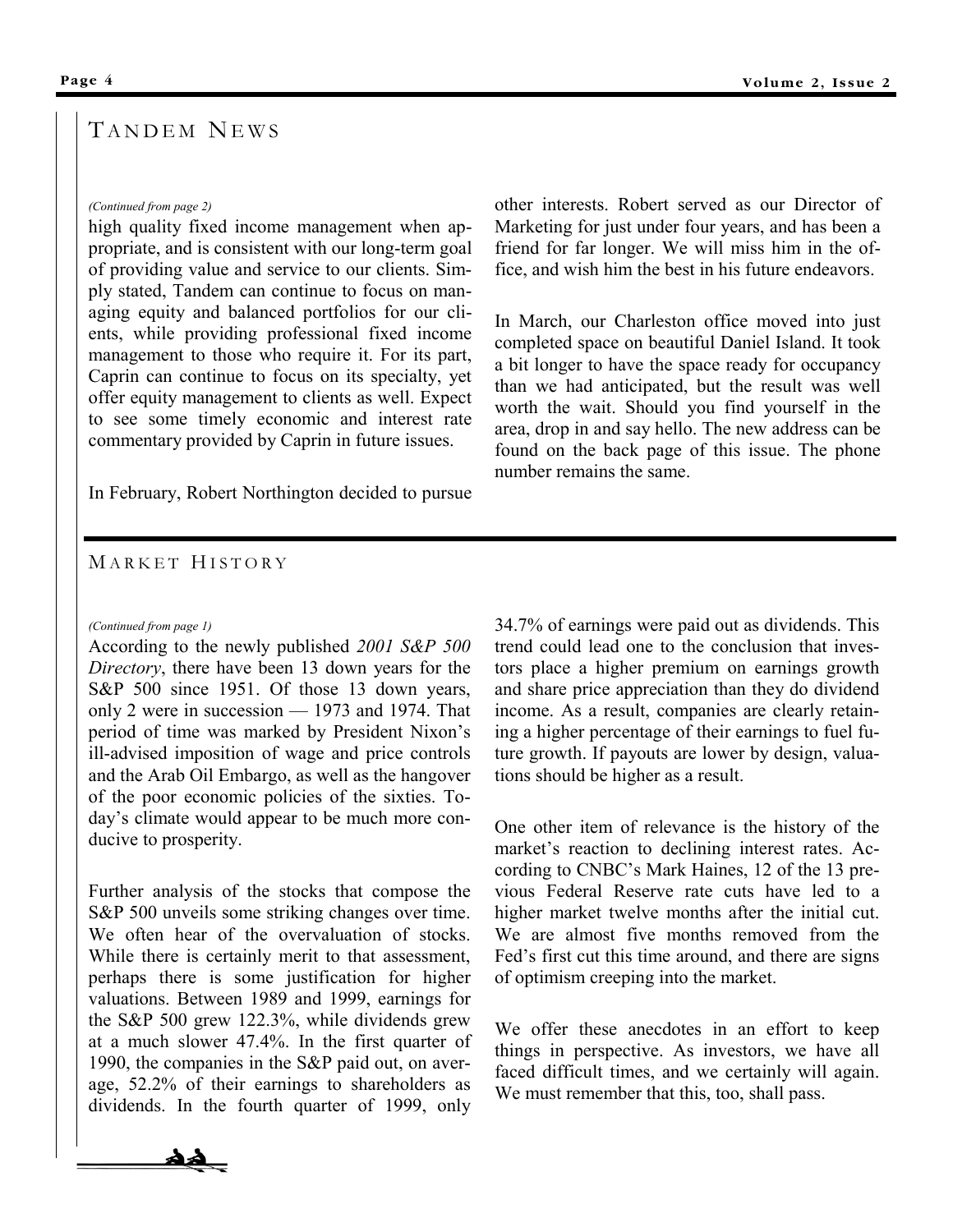#### MARKET COMMENTARY

#### *(Continued from page 1)*

to worsen. A third rate cut again failed to bring about relief.

This sequence of events leaves us to ponder under what scenario investors will begin to buy again. The great bull market of the 1990s was fueled by liquidity, and suddenly buyers seemingly have disappeared. Just as the market decline preceded the economic slowdown, a market rebound will most assuredly precede economic expansion. History tells us that Federal Reserve rate cuts take some time - perhaps six months or so - to have any meaningful economic impact. And while present circumstances make it difficult for one to perceive light at the end of the tunnel, the Fed has cut rates dramatically. Lower interest rates will have a positive effect eventually. Our contention is that the market will predict increased economic activity.

It is not our intention to dismiss the painful and destructive effects of the bear market. However, we continue to be optimists. The market decline was severe, but bear markets are in large part a result of human emotion rather than rational behavior. Just as the stock market benefited from irrational exuberance, it is now being punished by excessive fear. The economy may have slowed, and earnings may have stumbled, but we view this as a bump in the road of a significant period of economic expansion fueled by a technological revolution. We must ask ourselves where we see the economy, and our companies, a year from now, or two years or even five years from now. We cannot predict *when* the market will turn positive, only that it will. For those investors with discipline and patience, the future remains bright.

#### A FEW TIMELY WORDS ABOUT INVESTMENT DISCIPLINE

We felt this an appropriate time to revisit some basic principals of investing. Often times, investors react to the market by making emotional decisions rather than rational ones. In turbulent times, it is essential to remain disciplined.

There are many sound approaches to investing, but none can work successfully unless strictly adhered to. At Tandem, we believe it is our job to achieve a competitive rate of return with reduced risk across a *complete* market cycle - peak to trough to peak. To accomplish this for our clients, we rely on the time-tested strategy of buying growing businesses at reasonable prices.

When the market moves up, it is easy to adhere to a strategy. The challenge is to remain as disciplined when the market forces conspire against us. An investor must always be aware of all possible scenarios. When in a bull market, we must remember that things will get worse. When in a bear market, we must remember that things will get better. We cannot afford to panic and react to a market. By the time the market has moved down, it is too late to do anything about it.

We believe our approach affords us some measure of comfort in this bear market. We own solid companies with excellent future prospects, and we are confident we paid reasonable prices for them. The market may be down now, and it may indeed be troubling. Switching styles in midstream will not recover losses, but will likely result in missing out on future gains. Trust your investment discipline.